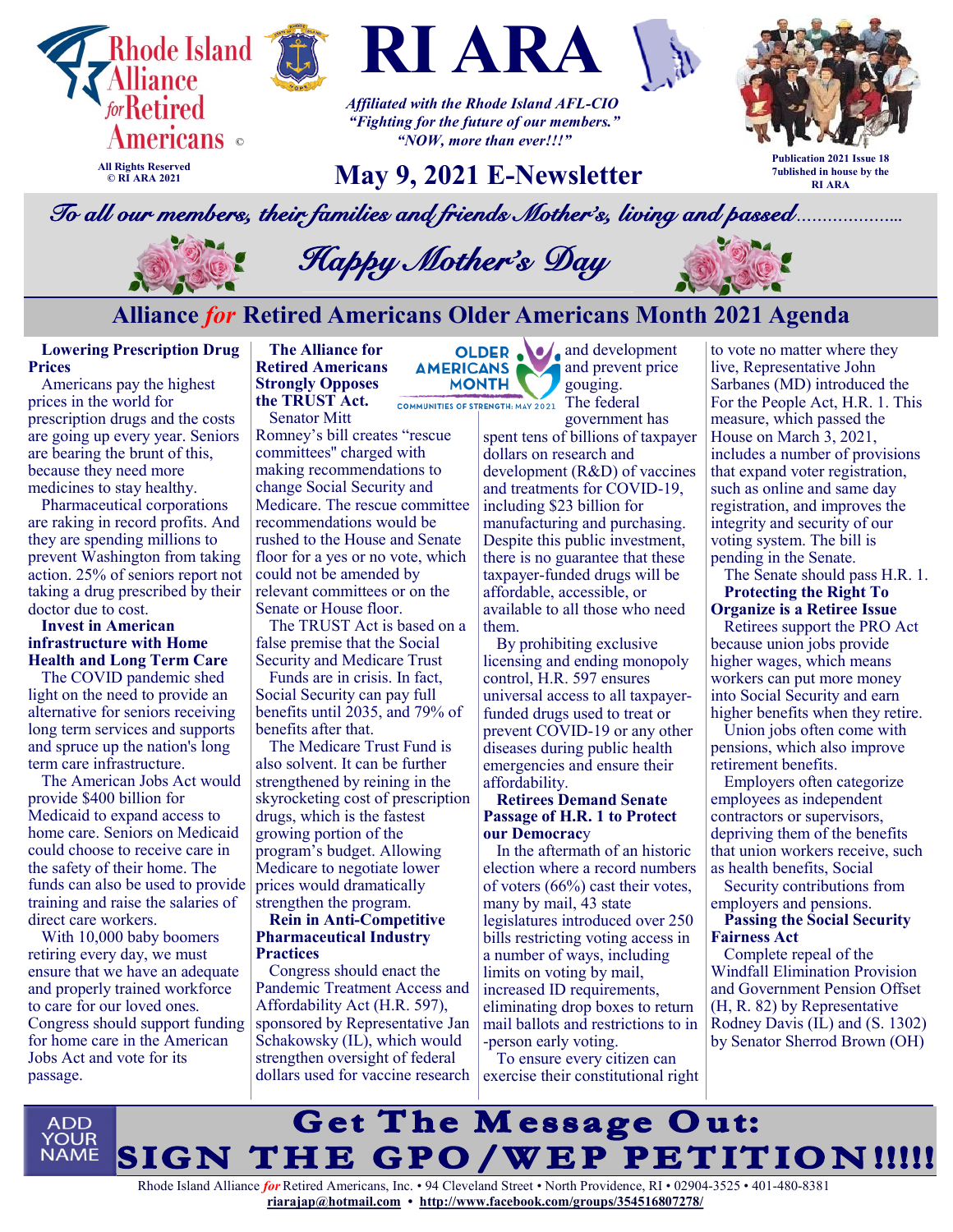#### **Biden calls on Congress to pass drug pricing legislation this year**

[President Biden](https://thehill.com/people/joe-biden) on Wednesday called for Congress to pass legislation this year that would lower prescription drug prices, seeking to accomplish a long-held Democratic goal.

"Let's do what we've always talked about for all the years I was down here in this body in Congress," Biden said in his first joint address to Congress. "Let's give Medicare the power to save hundreds of billions of dollars by negotiating lower drug prescription prices."

"Let's get it done this year," he added.

However, Biden notably did not include a drug pricing component in his American Families Plan unveiled earlier Wednesday, a major legislative package with proposals on paid leave and child care. The absence of a drug pricing plan, despite pressure from congressional Democrats to include one, has raised questions about Biden's commitment to moving forward on the legislation.

Still, Biden made forceful remarks in Wednesday's speech, while presenting health care as a separate topic from the Families Plan.

He even added in a line that was not in his prepared remarks, pointing out that former [President Trump](https://thehill.com/people/donald-trump) also supported Medicare negotiating drug prices, in a break from most Republicans, before later



backing off the idea. "We know how to do this," Biden said. "The last president had that as

an objective. We all know how outrageously expensive drugs are in America."

In addition, Biden called for using the savings from drug pricing legislation, which could be as much as \$500 billion over 10 years, "to strengthen the Affordable Care Act – expand Medicare coverage and benefits – without costing taxpayers an additional penny."

Democrats in Congress have been pushing for lowering the Medicare eligibility age to 55 or 60, and expanding Medicare benefits to include vision, hearing and dental.

While Biden presented health care as separate from the Families Plan, Democrats in Congress who view the drug pricing measure as a major priority could add it when the package makes its way through the House and Senate.

"It's critical that we level the playing field by giving the federal government the ability to negotiate lower prescription drug costs, and this will be one of my top priorities as we work to pass the American Families Plan," House Energy and Commerce Committee Chairman Frank Pallone Jr. (D-N.J.) said earlier Wednesday.

## **Democrats push to add drug pricing, Medicare measures to Biden plan**

Leading congressional Democrats are pushing to add drug pricing measures and even an expansion of Medicare eligibility to [President Biden's](https://thehill.com/people/joe-biden) American Families Plan after the White House left the proposals out of the \$1.8 trillion package.

Biden made a rhetorical call to pass drug pricing legislation in his address to Congress on Wednesday, but the administration's decision not to include the measure in the president's human-focused infrastructure proposal, despite pressure from Democratic lawmakers, is raising questions about his commitment.

Now, congressional Democrats such as House Energy and Commerce Committee Chairman Frank Pallone Jr. (N.J.) and Senate Finance Committee Chairman [Ron Wyden](https://thehill.com/people/ron-wyden) (Ore.) say they might add measures to lower prescription drug prices when the American Families Plan moves through Congress.

A vocal group of lawmakers, including progressive leaders like Sen. [Bernie Sanders](https://thehill.com/people/bernie-sanders) (I-Vt.) and Rep. [Pramila Jayapal](https://thehill.com/people/pramila-jayapal) (D-Wash.), is also pushing to include a measure lowering the eligibility age for Medicare to 55 or 60. That proposal, however, has received less attention from committee chairmen and leadership than the drug pricing

effort. "We're going to look

at every possible vehicle, and that's starting today," Wyden said Wednesday of a measure to lower drug prices, when asked if he wanted to see it in the families plan.

Pallone was even more explicit.

"It's critical that we level the playing field by giving the federal government the ability to negotiate lower prescription drug costs, and this will be one of my top priorities as we work to pass the American Families Plan," he said in a statement.

The drug pricing proposals have a powerful backer in Speaker [Nancy Pelosi](https://thehill.com/people/nancy-pelosi) (D-Calif.), who has pushed for House Democrats' signature legislation on that front, known as H.R. 3.

Pelosi affirmed Thursday that there is "big interest" in passing drug pricing legislation.

There is an element of uncertainty in the discussions, given that it is not fully clear how Biden's array of proposals on infrastructure, paid leave, child care and other areas will be packaged as they move through the House and Senate.

"What is in one bill or another is not really what is important," Pelosi said, leaving some wiggle room on the question of where



drug pricing would fit. Still, many Democrats expect that several of the major proposals will be

combined into one massive bill that moves through the fast-track procedure known as budget reconciliation to avoid a Republican filibuster in the Senate. Backers of the health care measures want to have the proposals included in that eventual package.

In the days leading up to Biden's speech on Wednesday, he faced pressure from a wide range of congressional Democrats on both the drug pricing and Medicare measures.

More than 80 House Democrats, including moderates like Reps. Jared Golden (Maine) and Conor Lamb (Pa.), along with Jayapal, the chair of the Congressional Progressive Caucus, wrote to Biden calling on him to include drug pricing and lowering the Medicare age in the plan.

On the other side of the Capitol, Sanders and 16 Democratic senators sent a similar letter, calling for Medicare benefits to be expanded to include dental, vision and hearing.

"We have an historic opportunity to make the most significant expansion of Medicare since it was signed

into law," the senators wrote. But the lobbying efforts fell short, as the White House chose not to include the drug pricing or Medicare measures. Another Biden campaign pledge — to create a public option for health insurance to compete alongside private insurers, and open to people of all ages — has largely fallen out of the discussion, as lawmakers focus on other health care measures.

Backers of drug pricing legislation, however, took solace in Biden's call to action Wednesday night.

"Let's do what we've always talked about for all the years I was down here in this body in Congress," Biden said. "Let's give Medicare the power to save hundreds of billions of dollars by negotiating lower drug prescription prices."

"Let's get it done this year," he added.

There is a question about whether the House's drug pricing bill, H.R. 3, could be too far-reaching to get through the 50-50 Senate.

The bill's expansive provisions include capping drug prices for a minimum of 50 drugs per year based on the price paid in a group of other wealthy countries….**[Read More](https://thehill.com/homenews/house/551091-democrats-push-to-add-drug-pricing-medicare-measures-to-biden-plan)**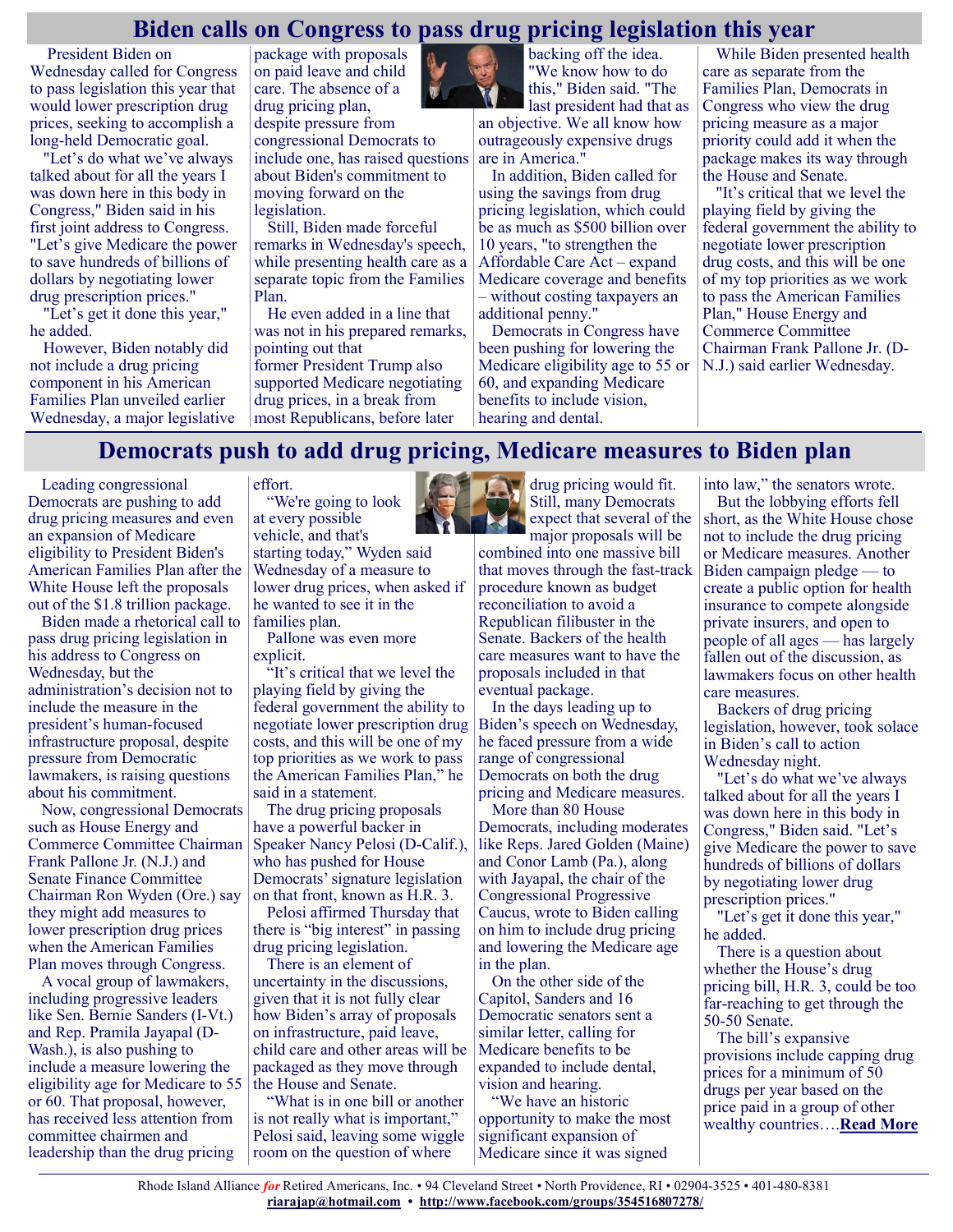## **Medicaid Home and Community Based Services Bill Is an Important Step**

This week, the Medicare Rights Center submitted **[comments](https://www.medicarerights.org/policy-documents/comments-on-the-hcbs-access-act-discussion-draft)** in response to a discussion draft of a bill to expand access to Medicaid Home and Community Based Services (HCBS). The **[draft](https://debbiedingell.house.gov/uploadedfiles/hcbs_access_act.pdf) bill**, the HCBS Access Act of 2021 (HAA), was released for comment by Senators Brown (D-OH), Casey (D-PA), and Hassan (D-NH) along with Representative Dingell (D-MI). It aims to rectify Medicaid's institutional biases that favor access to nursing homes, even when HCBS are **[preferred](https://www.aarp.org/research/topics/community/info-2018/2018-home-community-preference.html#:~:text=Folks%20Just%20Want%20to%20Age%20in%20Place&text=A%20new%20AARP%20survey%20of,see%20that%20happening%20for%20them.)** by many people and families.

At its center, the bill addresses the fact that while coverage for

nursing home care is a mandatory Medicaid benefit, HCBS funding is optional. This has resulted in more variation in HCBS rules and programs across states, confusing eligibility criteria, and long waitlists or totally unavailable services, leaving people with no option but to enter a nursing home or other congregate setting to get their care needs met. The current situation does not respect patient and family choices or preferences, fails to uphold the promise of federal law requirements to provide for people in the least restrictive setting appropriate to their needs,



during the COVID-19 **ATITITIN** pandemic, can put people at increased risk

of further disability, isolation, and death.

We applaud the legislators for taking action to address the utterly inadequate status quo and appreciate that HAA would greatly expand access to HCBS – helping people stay in their communities and age in place as they choose. In our comments, we make small suggestions to better achieve more equitable access to these essential improvements to the Medicaid program.

recognize that HCBS care, like nursing home care, is completely dependent on the quality and sufficiency of the caregiving workforce. HCBS workers must have livable wages, sufficient training, leave, protections, and certification. Also essential is the creation of a HCBS ombuds program to facilitate the resolution of problems; provide oversight to ensure access to needed services; and to track, identify, and report systemic problems with enrollment, eligibility, and access to services.

Most notably, it is important to

# **U.S. Drug Prices Two to Four Times Higher Than in Other Rich Countries: GAO**

A new government analysis commissioned by Sen. Bernie Sanders (I-VT) finds that the United States pays more than two to four times as much for certain prescription drugs as other wealthy countries.

The **[report](https://www.gao.gov/products/gao-21-282)** from the Government Accountability Office looked at prices for 20 brand-name drugs in the U.S., Australia, Canada and France. It found that the net retail prices paid by U.S. consumers and insurers in 2020 — that is, prices after confidential rebates and other price concessions — were 2.82 times higher than gross prices in Canada, 4.25 times higher than gross prices in

Australia and 4.36 times higher than gross prices in France.

The prices for the other countries were based on those listed on public formularies and did not reflect potential discounts. "As a result," the report notes, "the actual differences between U.S. prices and those of the other countries were likely larger than GAO estimates."

The report also notes that the United States is the only one of the four countries in the analysis "that does not have an overarching national pricing strategy for prescription drugs, although some of its publicly



funded coverage, such as Medicaid and the Department of Veterans Affairs' (VA) Veterans

Health Administration (VHA), use pricing strategies."

Sanders said in a statement that the report confirmed that the U.S. needs to act now to lower drug prices. "This important GAO study confirms what we all already know: the pharmaceutical industry is ripping off the American people," Sanders said. "The time is long overdue for the United States to do what every major country on earth does: negotiate with the pharmaceutical companies to lower the

outrageous price of prescription drugs. I would urge the President to put this proposal in the American Families Plan and use the savings to expand and improve Medicare for older Americans."

But while Sanders, Democrats and activists have pressured President Biden to include drugpricing measures in the American Families Plan being rolled out today, the White House decided to **[leave out such](https://www.washingtonpost.com/politics/2021/04/28/health-202-it-official-biden-is-skipping-drug-pricing-fight-his-next-big-spending-proposal/)  [proposals,](https://www.washingtonpost.com/politics/2021/04/28/health-202-it-official-biden-is-skipping-drug-pricing-fight-his-next-big-spending-proposal/)** including having the federal government directly negotiate prices, lowering the Medicare eligibility age and capping drug costs for seniors.

# **New Research Highlights Supplemental Coverage "Cliff" For Some with Medicare**

#### A new **[research](https://www.healthaffairs.org/doi/full/10.1377/hlthaff.2020.02272)**

[article](https://www.healthaffairs.org/doi/full/10.1377/hlthaff.2020.02272) published in Health Affairs examines the supplemental coverage "cliff" that some people with Medicare may experience. These beneficiaries are generally people who don't qualify for Medicaid but can't afford a private plan.

For **[most people](https://www.kff.org/medicare/issue-brief/sources-of-supplemental-coverage-among-medicare-beneficiaries-in-2016/)** with Original Medicare, supplemental coverage helps pay for deductibles, coinsurance, and copayments. This insurance may be from Medicaid, an employer, or a Medigap plan, and may also cover some services that Medicare does not.

However, not all Original

Medicare beneficiaries have supplemental coverage. One prominent coverage gap is among the nearly 30% of beneficiaries with incomes between 100% and 200% of the federal poverty level (FPL). They exceed the income limit for Medicaid supplemental coverage (which the article defines as the **[Qualified](https://www.medicareinteractive.org/get-answers/cost-saving-programs-for-people-with-medicare/medicare-savings-programs-qmb-slmb-qi/medicare-savings-program-basics)  [Medicare Beneficiary](https://www.medicareinteractive.org/get-answers/cost-saving-programs-for-people-with-medicare/medicare-savings-programs-qmb-slmb-qi/medicare-savings-program-basics)  [program](https://www.medicareinteractive.org/get-answers/cost-saving-programs-for-people-with-medicare/medicare-savings-programs-qmb-slmb-qi/medicare-savings-program-basics)**) but frequently lack access to an affordable alternative.

This coverage cliff is a steep one. According to the study, beneficiaries with incomes even slightly above the 100% FPL

threshold were nearly 26% less likely to have supplemental coverage than those with incomes just below it.

Beneficiaries affected by this abrupt difference in exposure to cost-sharing were more likely to face high costs and to forego care. They incurred an additional \$2,288 in out-ofpocket spending over the course of two years, were 33% more likely to see catastrophic health care spending, and used 55% fewer outpatient services per year. They also filled fewer prescriptions, in part because of their relatively low uptake of Part D subsidies, which

Medicare beneficiaries automatically receive if they have Medicaid.

Medicare Rights agrees with the study's conclusion that "expanding eligibility for Medicaid supplemental coverage and increasing take-up of Part D subsidies would lessen costrelated barriers to health care among near-poor Medicare beneficiaries." We continue **[to](https://www.medicarerights.org/pdf/121720-transition-memo-summary.pdf)  [urge the](https://www.medicarerights.org/pdf/121720-transition-memo-summary.pdf)** 

**Biden [administration](https://www.medicarerights.org/pdf/121720-transition-memo-summary.pdf)** and Congress to strengthen Medicare in ways that will help improve health care and prescription drug access and affordability.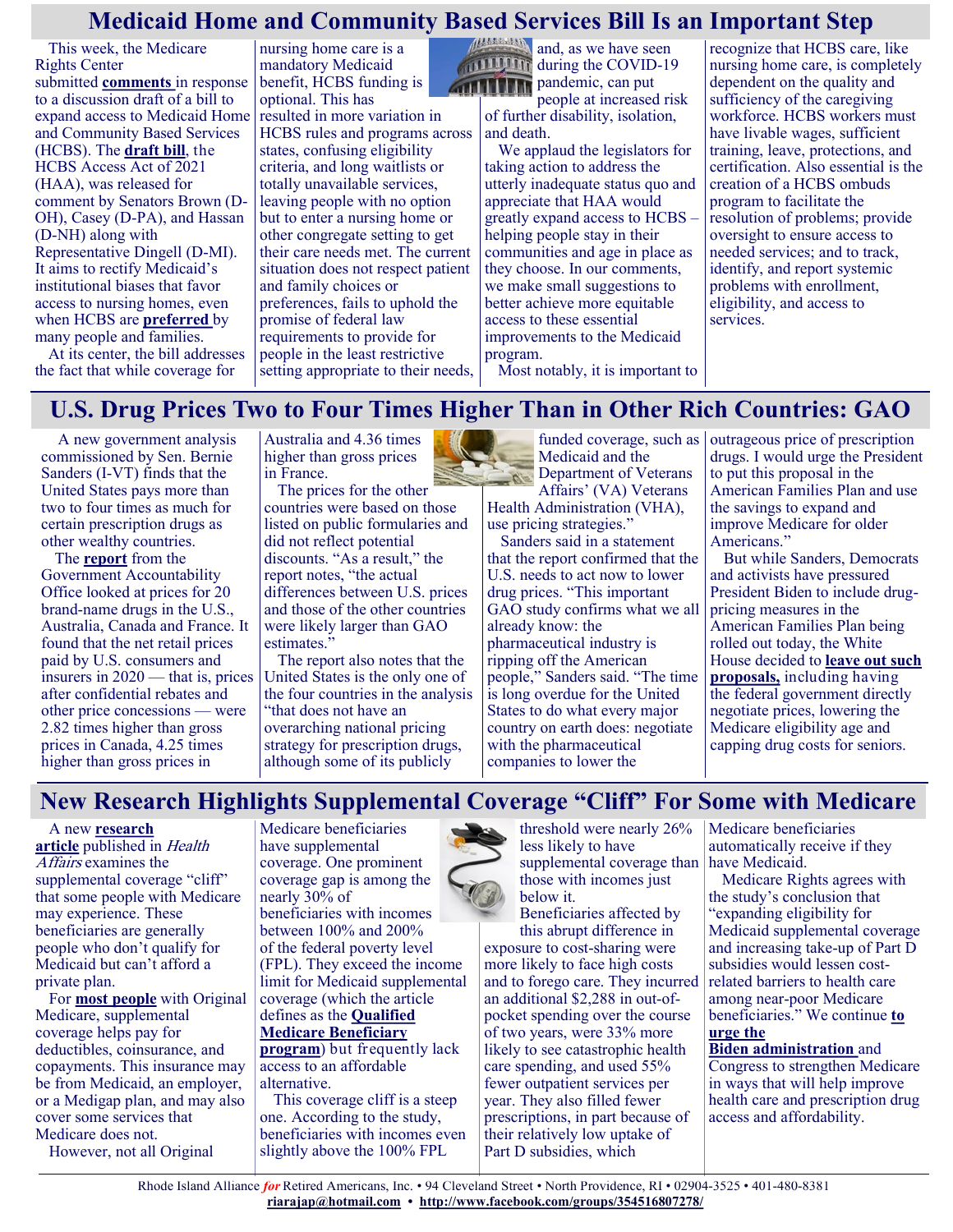#### **The Vulnerable Homebound Are Left Behind on Vaccination**

It was April, more than three months into the vaccination campaign against covid-19, and Jim Freeman, 83, still had not gotten his first dose.

Freeman had been eligible for months as part of the 75-andolder target group deemed most vulnerable to death and serious illness in the pandemic. But he could not leave his home to make the journey to one of the mass-vaccination sites in San Mateo County. Freeman, who has Parkinson's disease, has extremely limited mobility and no longer can walk.

"He watches TV at night and sees all these people in line getting vaccines, but he couldn't do it," said his daughter Beth Freeman, 58. "It was really frustrating." She contacted the county and state public health departments and even her local congresswoman for help, but none had a solution.

Finally, after weeks of failed attempts to get someone to vaccinate her father at their home, Beth spent \$700 to rent a special wheelchair-accessible van and, with the help of a home health aide, nervously drove her

father to the county's mass-vaccination site. Even as the nation has

moved on to vaccinating everyone 16 and older, the vast majority of homebound people have not yet been vaccinated, said Kelly Buckland, executive director of the National Council on Independent Living. "As far as I can tell, no one's really doing it. Maybe a few places in the country, but not on the mass scale it needs to be."

Across the nation, an **[estimated 4 million](https://www.healthaffairs.org/doi/full/10.1377/hlthaff.2014.1008#:~:text=Approximately%20four%20million%20adults%20in,access%20office%2Dbased%20primary%20care.)  [Americans](https://www.healthaffairs.org/doi/full/10.1377/hlthaff.2014.1008#:~:text=Approximately%20four%20million%20adults%20in,access%20office%2Dbased%20primary%20care.)** are homebound by age, disability or frailty, unable to easily leave their homes to

receive a covid vaccine. Buckland noted that, while homebound people are not out in public where the virus is circulating, they don't live in a bubble. Most rely for care on family members or a rotating staff of home health aides who come and go and often have their own homes and families. "For people with disabilities, you can't close yourself off. You don't have the option. People have to come into your home every day to give you services."

in late March dedicated

\$100 million to help vulnerable older adults and people with disabilities get vaccinations. But many caregivers and homebound people say they aren't yet

feeling the impact of that effort. California, where tens of thousands of residents like Jim Freeman are still waiting their turn for vaccination, offers a sharp lens on the challenges.

Marta Green, a California official helping oversee vaccine distribution, said **[during an](https://www.youtube.com/watch?v=iAjIXI9GMkY&t=4545s)  [April meeting](https://www.youtube.com/watch?v=iAjIXI9GMkY&t=4545s)** of the state's Community Vaccine Advisory Committee that California is "working on a partnership" to send ambulances to vaccinate homebound people where they live. In response to questions about how many homebound people had been vaccinated so far, a spokesperson for the California Department of Public Health said the effort was "just beginning" and estimates were not available.

As part of a \$15 million nobid **[contract](https://files.covid19.ca.gov/pdf/Blue-shield-of-california-GovOps.pdf)** with California to administer the state's

The Biden administration vaccination program, **[Blue](https://khn.org/news/article/in-california-blue-shields-vaccination-takeover-fixes-what-wasnt-broken/)  [Shield of California](https://khn.org/news/article/in-california-blue-shields-vaccination-takeover-fixes-what-wasnt-broken/)** is obligated to provide vaccine access to homebound people. The company, nonetheless, declined to provide responses to specific questions about such efforts. Spokesperson Erika Conner said the company has "diligently explored opportunities for this work" and recommended that homebound people contact their local public health departments or health care providers.

The logistics of inoculating homebound people with a vaccine that requires cold storage is not simple. Once thawed, a vial of **[Pfizer](https://www.cdc.gov/vaccines/covid-19/info-by-product/pfizer/downloads/prep-and-admin-summary.pdf)-[BioNTech](https://www.cdc.gov/vaccines/covid-19/info-by-product/pfizer/downloads/prep-and-admin-summary.pdf)** vaccine contains six doses that must be delivered within six hours, while

a **[Moderna](https://www.fda.gov/media/144637/download)** vaccine vial contains 10 to 15 doses to be used within 12 hours. With each vaccination visit lasting about an hour plus the travel time, there isn't much room for error, especially in rural areas where residents may live far apart….**[Read More](https://khn.org/news/article/the-vulnerable-homebound-are-left-behind-on-vaccination/)**

## **Pfizer, Moderna Covid vaccines 94% effective at preventing hospitalizations in elderly, CDC study shows**

#### The **[Pfizer](https://www.cnbc.com/quotes/PFE)-**

**[BioNTech](https://www.cnbc.com/quotes/22UA-DE)** and **[Moderna](https://www.cnbc.com/quotes/MRNA)** Covid-19 vaccines are 94% effective at preventing hospitalizations among fully vaccinated adults ages 65 and older, according to a real-world study published Wednesday by the Centers for Disease Control and Prevention.

The two-dose mRNA vaccines were also found in the study to be 64% effective at preventing hospitalizations in the elderly who received just one shot. The study evaluated 417 hospitalized adults across 14 states from January to March. The U.S. agency said the findings were consistent with those found in clinical trials.

"This multisite U.S. evaluation under real-world conditions suggests that vaccination provided protection against COVID-19–associated hospitalization among adults aged  $\geq 65$  years," the CDC wrote

#### in the study.

"Vaccination is a critical tool for reducing severe COVID-19 in groups at high risk."

The CDC study provides more evidence on the benefits of getting vaccinated against the virus, which has infected more than 32.1 million Americans and killed at least 573,420, according to data compiled by Johns Hopkins University.

Health officials had previously said Covid-19 hospitalizations among older Americans, who are at increased risk for severe disease, have tumbled since the shots first became available in the United States late last year.

As of Tuesday, more than 81% of U.S. adults ages 65 and older have received at least one dose of a Covid-19 vaccine, according to data compiled by the CDC. More than 67% of U.S. adults ages 65 and older are fully



Director Dr. Rochelle Walensky said the agency's findings were "encouraging and welcome news."

"The results are promising for our communities and hospitals," she said. "As our vaccination efforts continue to expand, COVID-19 patients will not overwhelm health care systems

— leaving hospital staff, beds, and services available for people who need them for other medical conditions."

Earlier this week, White House chief medical advisor Dr. Anthony Fauci said Americans should begin to **[see a turning](https://www.cnbc.com/2021/04/26/coronavirus-us-fauci-says-us-should-see-a-turning-point-within-a-few-weeks.html)  [point in the pandemic](https://www.cnbc.com/2021/04/26/coronavirus-us-fauci-says-us-should-see-a-turning-point-within-a-few-weeks.html)** "within a few weeks" as the U.S. continues to vaccinate Americans at a rapid pace.

The U.S. is reporting **[an](https://www.cnbc.com/2021/04/28/covid-19-cases-deaths-vaccinations-daily-update.html)** 

**[average of 2.7 million daily](https://www.cnbc.com/2021/04/28/covid-19-cases-deaths-vaccinations-daily-update.html)  Covid-[19 vaccinations](https://www.cnbc.com/2021/04/28/covid-19-cases-deaths-vaccinations-daily-update.html)** over the past week, according to data from the CDC, about equivalent to levels one month ago.

If the U.S. continues its vaccination pace, "literally within a few weeks, we're going to start to see a turning around of the dynamics," Fauci said Monday during a virtual event hosted by the Harvard T.H. Chan School of Public Health.

"Not down to no infections," he said. "If you're waiting for classic measles-like herd immunity, that's going to be a while before we get there. But that doesn't mean we're not going to have a significant diminution in the number of infections per day and a significant diminution in all of the parameters, namely hospitalizations and deaths."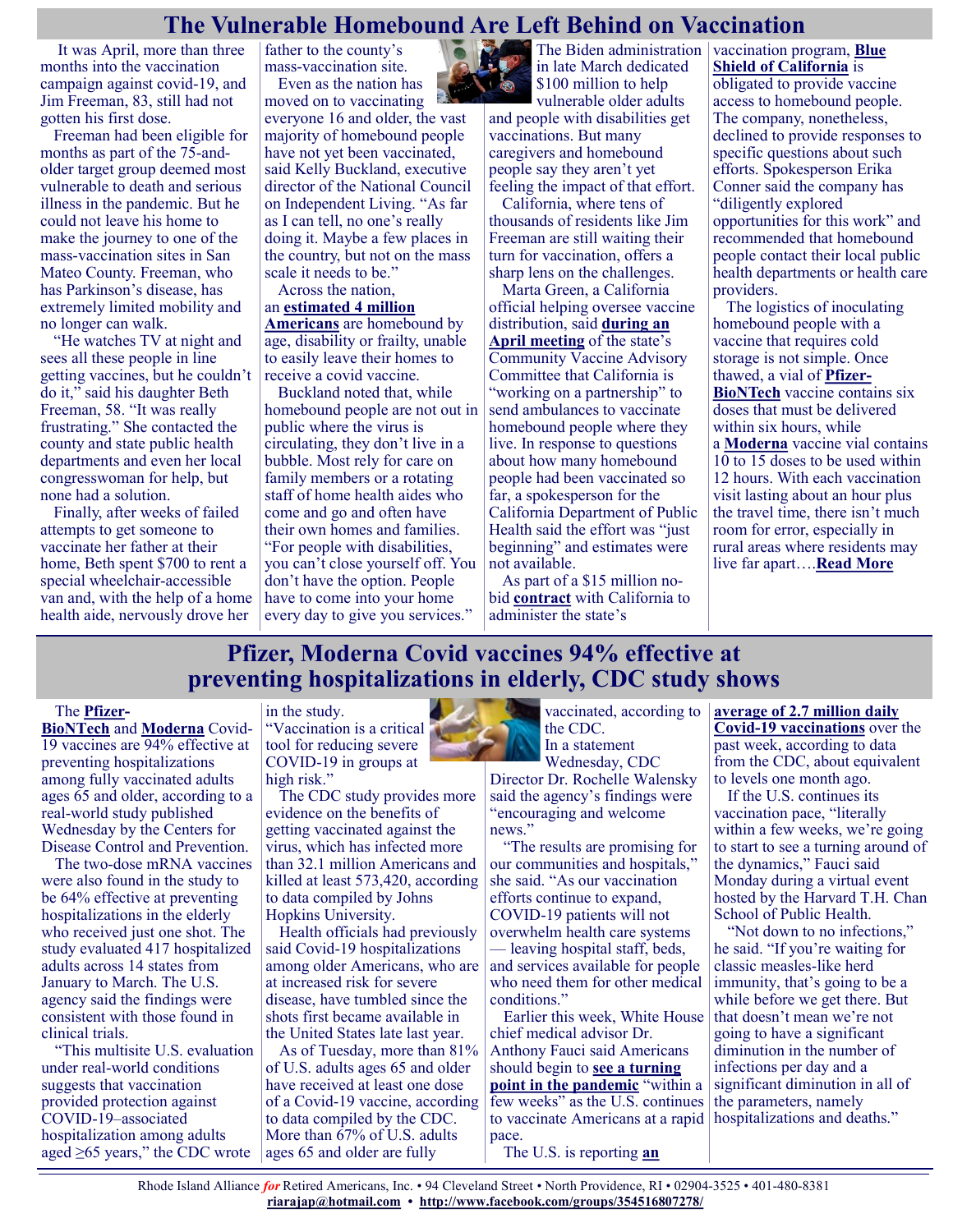## **How a software engineer goes after scammers**

**[AARP](https://www.aarp.org/money/scams-fraud/info-2021/international-tech-support-scam-exposed.html)** reports on how one unassuming older computer software engineer set about to go after the scammers who prey on older adults. He broke into the scammers' computer systems to stop them from attacking people's computers in order to get money from them. According to the Federal Trade Commission, in 2020 these impostor scams were the number one consumer fraud.

Older Americans, like all of us, sometimes get scary popups about a security breach on their computers. Sometimes they're told that their phones and iPads are also compromised. Every time, they are asked to pay for a fix. Too often, older adults are easy prey and hand over their savings to scammers to the tune of hundreds of thousands of dollars each year.

The software engineer, "Jim," fabricated an alias and called a

The latest Congressional Research Service( RL 32453) shows that women are disportionately adversely affected. In part, this is because women are more likely to survive their spouse and see a reduced dependent survivor

phone number a scammer left on his voicemail. The person on the other end of the call asked for access to Jim's computer to "fix" the alleged computer problem, but the scammer really wanted to steal money from Jim. Jim was prepared; he had set up a "virtual computer" in his computer that protected his computer from being hacked. Jim recorded the conversation and decided to spend his time reaching out to scammers like the first one he spoke to, recording those conversations and exposing the scams on YouTube.

Then, Jim had the good luck to get inside a scammer's computer. I won't explain how. Suffice it to say that the scammer believed he was taking control of Jim's computer. In the process, the scammer opened up his own computer, and Jim was



able to seize control of the scammer's computer. Jim could see all the scammer's files and

software. From there on in, every time a scammer reached out to Jim, Jim knew how to trick the scammer into giving Jim control of the scammer's computer.

Jim could literally see how scammers were reaching out to loads of older people in the US and the UK and getting them to pay to fix a nonexistent computer problem or something else. Jim exposed these scams on YouTube. He was able to stop them for a limited period by using software that sent junk calls to their phones, jamming them.

But, to eliminate the scammers, Jim persuaded the BBC to do a show using his videos. He also sent the videos to police in India, where there is at least one big scammer center. And, a big scammer boiler room was shut down.

Then, Jim partnered with AARP to reach the older people who tend to be the targets of these scams. Jim had a large audience for his videos, but they were mostly younger people, tech people, law enforcement people. Together with an AARP reporter, they were able to call older people as they were being scammed and tell them not to send the money being asked of them.

As helpful as Jim has been to breaking up some scammers' enterprises and keeping older adults from wiring money needlessly, the scams continue. Don't believe anyone who says he or she can help fix your computer. Don't wire money to strangers. To protect yourself, read **[these tips](https://justcareusa.org/financial-scams-beware-of-strangers-offering-help%ef%bb%bf%ef%bb%bf/)**.

#### **2021 Tell Your WEP/GPO Story Testimonials**

are women.

benefit as a result of the GPO penalty. In addition, thousands of these women may have a lower pension because of having a shorter earning life and the GPO usually eliminates their fully-earned spousal benefit for

that non-earning homemaker period. 83% of the **Americans**<sup>®</sup> population so affected

If you are one of the retirees or know someone impacted by the WEP/GPO, please go to the **Tell** 

**Your WEP/GPO Story** link below and tell your story.



## **Pfizer scientist expects elderly, people with underlying conditions to be first to get Covid vaccine booster shots**

High-risk groups such as the elderly and people with underlying medical conditions are expected to be the first in line to get booster shots of the **[Pfizer](https://www.cnbc.com/quotes/PFE)-[BioNTech](https://www.cnbc.com/quotes/22UA-DE)** Covid-19 vaccine, Pfizer's chief scientific officer told investors Tuesday.

The two-dose vaccine has been shown to be about 95% effective against Covid two weeks after the second dose, though researchers **[who helped](https://www.cnbc.com/2021/04/30/biontech-expects-covid-vaccine-data-on-kids-ages-5-to-11-as-early-as-end-of-summer.html)  [develop the shot](https://www.cnbc.com/2021/04/30/biontech-expects-covid-vaccine-data-on-kids-ages-5-to-11-as-early-as-end-of-summer.html)** now say they are beginning to see that strong protection wane over time.

Executives at Pfizer and BioNTech previously told CNBC that people will likely need a booster shot, or third dose, of the Covid-19 vaccine

within 12 months of getting fully vaccinated. They also said it's likely people will need to get additional shots each year.

During an earnings call Tuesday, Mikael Dolsten, Pfizer's chief scientific officer, said it makes sense to start with those most susceptible, such as older adults and those with chronic diseases that make them more vulnerable to severe illness and hospitalization, such as cardiovascular disease or asthma.

The Centers for Disease Control and Prevention makes recommendations to states on who should get the shots first.



Dolsten's comment comes after the company reported that **[sales of its Covid](https://www.cnbc.com/2021/05/04/pfizer-pfe-earnings-q1-2021.html)-[19 vaccine](https://www.cnbc.com/2021/05/04/pfizer-pfe-earnings-q1-2021.html)** boosted its firstquarter financial results.

The company now expects full -year sales of \$26 billion from the vaccine, up from its previous forecast of about \$15 billion. It expects an adjusted pretax profit in the high 20% range of revenue for the vaccine.

"Based on what we've seen, we believe that a durable demand for our Covid-19 vaccine, similar to that of the flu vaccines, is a likely outcome,"

Pfizer CEO Albert Bourla told investors on the earnings call.

Should Americans require booster shots, the U.S. government would likely need to make arrangements with the drugmakers to supply additional doses and make plans for vaccine distribution.

Last month, Andy Slavitt, senior advisor to President **[Joe Biden](https://www.cnbc.com/joe-biden/)**'s Covid response team, said the White House is **[preparing for the](https://www.cnbc.com/2021/04/16/covid-booster-shot-biden-administration-is-preparing-for-the-potential-need.html)  [potential need](https://www.cnbc.com/2021/04/16/covid-booster-shot-biden-administration-is-preparing-for-the-potential-need.html)** for Covid-19 vaccine booster shots. He said the Biden administration has thought about the need to secure additional doses.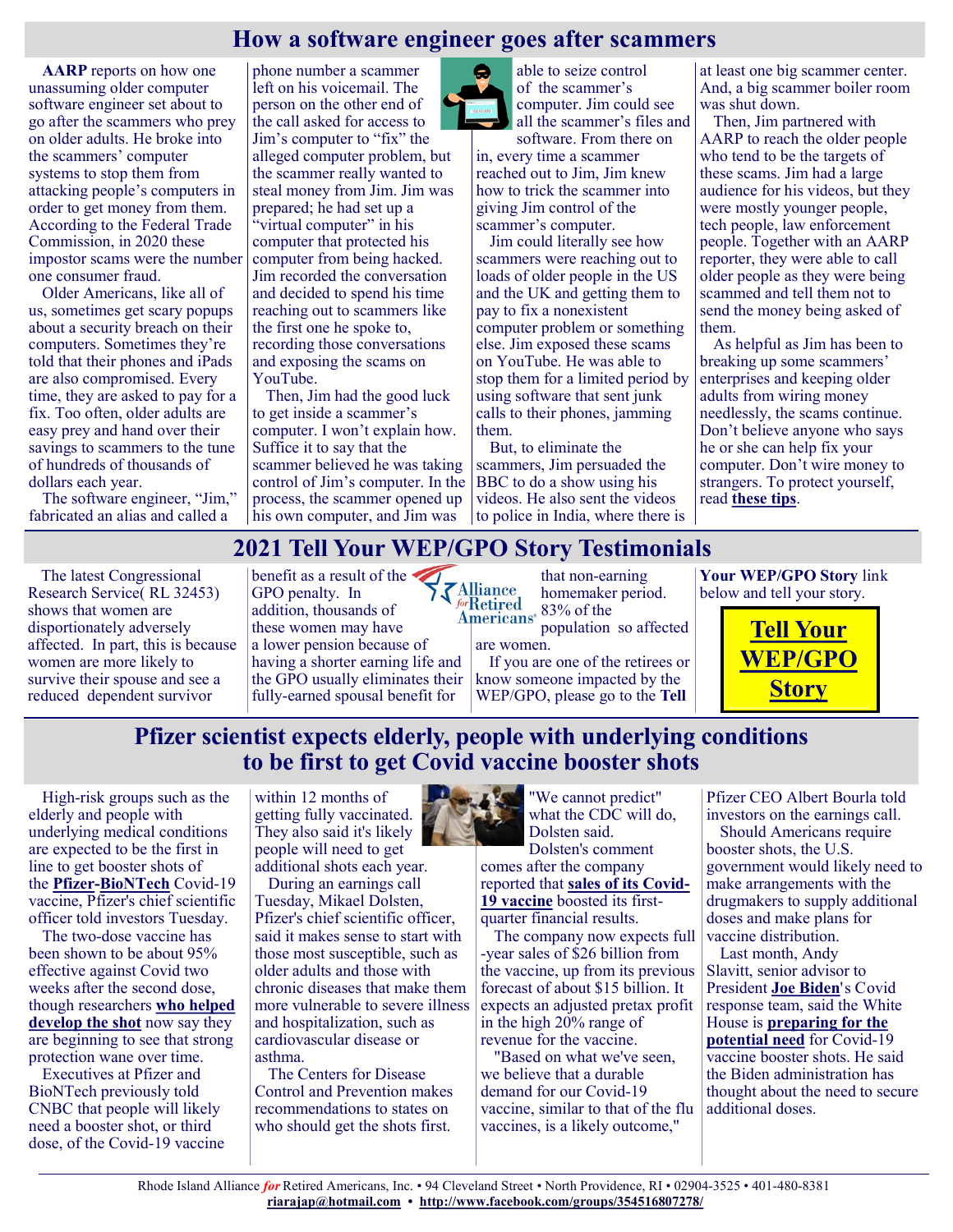## **Will Biden support improving and expanding Medicare?**

Jonathan Cohn writes for the **[Huffington Post](https://www.huffpost.com/entry/biden-health-care-agenda-medicare-aca-prescription-drugs_n_6084487ce4b05af50db65451)** on how Democrats in Congress were reacting to President Joe Biden's apparent unwillingness to engage in healthcare reform. As it turns out, their fear that President Biden's American Family Plan would not include a major health care piece appears to have been misplaced. The Biden American Family Plan **[fact sheet](https://www.whitehouse.gov/briefing-room/statements-releases/2021/04/28/fact-sheet-the-american-families-plan/)** calls for Medicare drug price negotiation, lowering the Medicare eligibility age to 60 and more.

the American Family Plan does not go into any real healthcare reform details, apparently leaving it to Congress to decide what to do. Democrats in Congress recognize that the simplest and most likely way to pass any healthcare reform legislation is through reconciliation, because the Democrats only need a majority to pass the law. Reconciliation bills are bills involving the budget.

The administration does propose making permanent

subsidies to help people buy private insurance in the state health

insurance exchanges. This proposal is not what progressives in Congress are looking for. It is a costly bandaid solution, doesn't address the fact that high deductibles and copays will still keep insured Americans from getting needed care. It also props up an unsustainable private health insurance system. Progressives like Sanders and

Jayapal want to ensure that Congress improves Medicare

with an out-of-pocket cap and vision, hearing and dental benefits and expands Medicare to people under 65. It's not yet clear where Biden stands on these policies.

We can pay for these Medicare improvements and expansions with the savings from passing H.R.3, the legislation that authorizes the federal government to lower drug prices on 250 of the most commonly used drugs. And, there is major public support for reducing drug costs.

That said, for whatever reason,

# **Social Well-Being for Seniors: A Guide to Staying Connected and Making Friends**

Social engagement is important for people's wellbeing, regardless of their age. Yet, it's probably most vital during a person's senior years because older adults and the elderly are sometimes more susceptible to social isolation than younger people. Besides, it can be fun and refreshing to take advantage of social opportunities that let you share and connect with others who are

in similar situations. Along with helping you navigate all of the changes that come with

growing older, taking care of your social well-being provides mental and physical health benefits.

Recreation is important for seniors because having an active social life helps prevent **[depression](https://www.greatseniorliving.com/health-wellness/depression-in-the-elderly)** as well as Alzheimer's and other types



of **[dementia](https://www.greatseniorliving.com/health-wellness/dementia)**. And intellectual stimulation helps keep your mind sharp.

You can learn new knowledge and skills while also [having fun.](https://www.greatseniorliving.com/articles/fun-activities-for-seniors) But to do that, you need to find social events that interest you. Thankfully, making senior friends and staying socially active is quite easy if you're willing to venture out and try new things.

Check out the following sections for ideas on how you can maintain social connections and reap the rewards of doing so:

#### **Contents**

- **[16 social activities for](https://www.greatseniorliving.com/health-wellness/social-well-being#social-activities)  [seniors](https://www.greatseniorliving.com/health-wellness/social-well-being#social-activities)**
- **[How being social keeps older](https://www.greatseniorliving.com/health-wellness/social-well-being#being-social)  [adults healthy](https://www.greatseniorliving.com/health-wellness/social-well-being#being-social)**
- **Part-[time jobs that help](https://www.greatseniorliving.com/health-wellness/social-well-being#part-time-jobs)  [promote social well](https://www.greatseniorliving.com/health-wellness/social-well-being#part-time-jobs)-being in [seniors](https://www.greatseniorliving.com/health-wellness/social-well-being#part-time-jobs)**

# **If you're making a Medicare choice, don't trust the insurance agent**

One thing I know from experience: Don't trust the insurance agentIf an insurance agent who is helping you decide what Medicare choices to make. It is more than possible that the agent is directing you to the Medicare choices that are the most financially lucrative for the agent. **[The Commonwealth](https://www.commonwealthfund.org/publications/fund-reports/2021/apr/how-agents-influence-medicare-beneficiaries-plan-choices)  [Fund](https://www.commonwealthfund.org/publications/fund-reports/2021/apr/how-agents-influence-medicare-beneficiaries-plan-choices)** reports on another issue: Agents generally will not tell you about all your Medicare choices. They might not even tell you about your choice of traditional Medicare. It's a big problem.

If you're deciding between traditional Medicare and Medicare Advantage, **[read this](https://justcareusa.org/choosing-between-traditional-medicare-and-medicare-advantage-plans/)**. If you're deciding among **[Medicare Advantage](https://justcareusa.org/the-wrong-choice-of-medicare-advantage-plan-could-kill-you/)  [plans](https://justcareusa.org/the-wrong-choice-of-medicare-advantage-plan-could-kill-you/)** you should know that it's virtually impossible to know which plan to choose. So it's not at all clear that the limited choice the agent offers is an issue. The issue is which plan will give you the care you need at the best price, when you need it. And, no

one can tell you that. As the Princeton health economist Uwe Reinhardt once said: To choose a plan, pick two diseases you might have next year, then find the doctors you would want to see to treat you for those conditions, then find the Medicare Advantage plan that covers those doctors. If you can find one, pick two new diseases and run through the exercise again.

You need health insurance that protects you from unpredictable, unforeseeable health events. Unlike Medicare Advantage, traditional Medicare offers you that protection. It allows you to know that you can see virtually any doctor and use any hospital and your care will be covered. Your insurance agent is not going to be able to tell you that you will be able to see the doctors you want to see for every condition you might develop in any Medicare Advantage plan.



If you're making Medicare choices, you first need to think about your needs. Do you spend

time in different areas of the country? Do you want to be able to see specialists or use certain hospitals? Do you have any health conditions? Do you take any prescription drugs and, if so, what will your copays be in different Medicare drug plans? Are you prepared to spend money on a Medicare supplemental insurance policy to fill gaps in traditional Medicare? Can you afford to pay out of pocket as much as \$7,550 a year for in-network care alone if you enroll in a Medicare Advantage plan?

The best independent help you can get with these questions is through a **[State Health](https://justcareusa.org/important-resources-for-older-adults/)  [Insurance assistance Program](https://justcareusa.org/important-resources-for-older-adults/)  [or SHIP](https://justcareusa.org/important-resources-for-older-adults/)**. SHIPs provide free counseling from impartial people. They do not make money from steering you in one

direction or another.

The Commonwealth Fund recommends that CMS should make it easier for people to use "high-quality" agents and more money should go to SHIPs to provide people with independent guidance. Really? There's no way to know whether your insurance agent is steering you towards a plan that will meet your needs.

Much of the available information about Medicare Advantage plans is unhelpful. What people need are good meaningful choices–wide choice of providers without high out-ofpocket costs and other hurdles to getting care. Rather, The Commonwealth Fund suggests some kind of rating of agents that people can access; it also buys into the notion that the Medicare **star-[ratings](https://justcareusa.org/medicare-ratings-of-medicare-advantage-plans-a-farce/)** are worth paying attention to when even MedPAC–the Medicare Payment Advisory Commission–says they are misleading.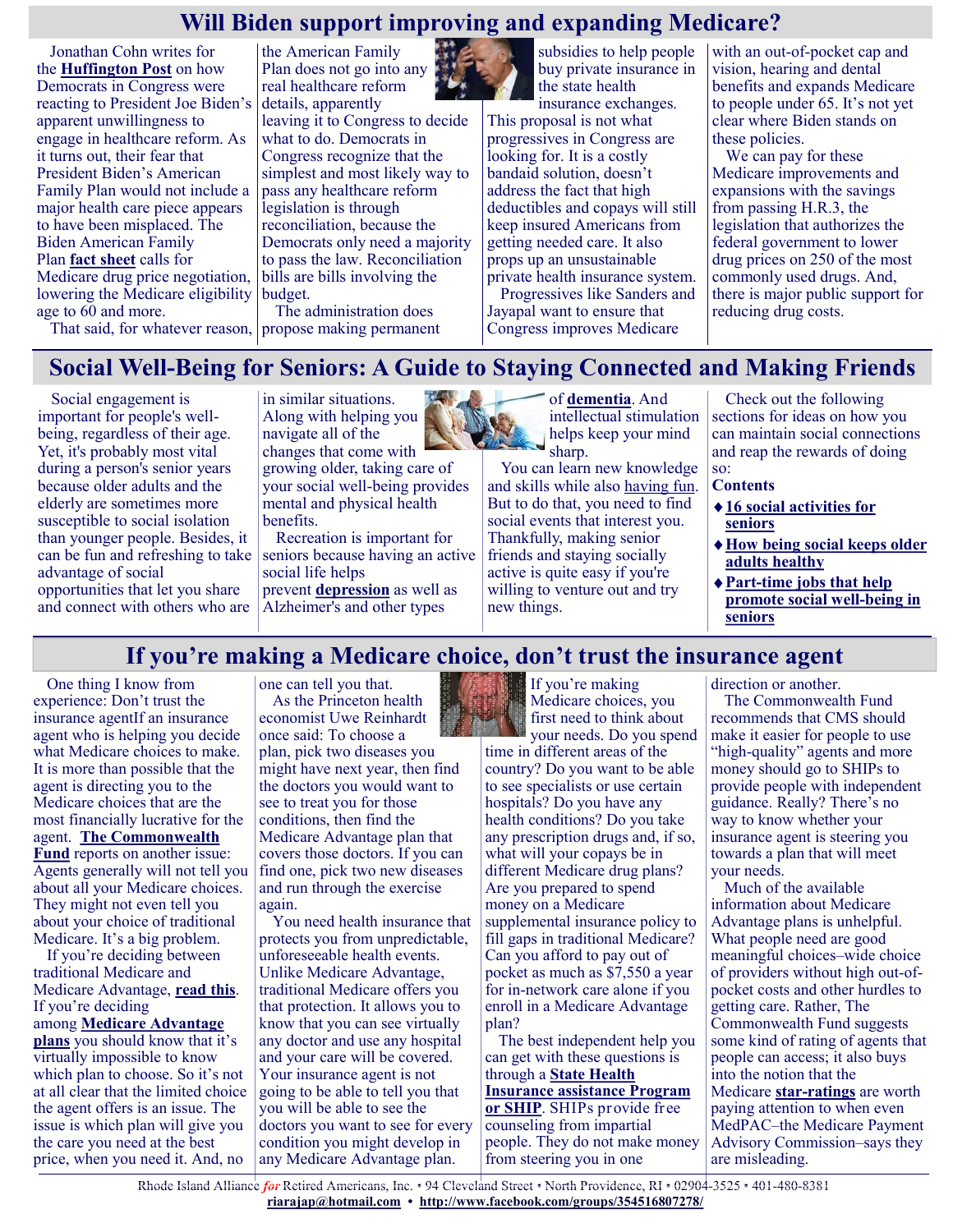# **RIARA HealthLink Wellness News** *<b>Redistribles Redistribles*



# **Dementia Risk Rises as Years Lived With Type 2 Diabetes Increases**

The younger people are when they develop type 2 diabetes, the higher their risk of dementia later in life, a new study suggests.

Many studies have pointed to links between diabetes and higher dementia risk. Experts say it's likely because diabetes can harm the brain in a number of ways.

Now, the new findings suggest that younger people with diabetes may be at particular risk down the road.

At age 70, the study found, people who'd recently been diagnosed with type 2 diabetes had no greater risk of dementia than those without diabetes. The picture was different for people who'd been diagnosed over 10

years prior: They had double the risk of dementia, versus diabetes-free people their age.

> That may simply be because they've lived with diabetes for years.

"Younger age at onset of diabetes implies longer duration, which allows all the adverse effects of diabetes to develop over a longer period," said senior researcher Archana Singh-Manoux. She is a research professor with the University of Paris and the French national health institute INSERM.

Type 2 diabetes arises when the body loses sensitivity to insulin, a hormone that regulates blood sugar. That causes

chronically high blood sugar, which over time body<sup>00</sup> can damage both large diabetes and small blood

vessels throughout the body. Those effects, which may impair blood flow to the brain, are one reason why diabetes is linked to dementia, Singh-Manoux said.

She also pointed to other potential pathways: Insulin plays a role in brain function, and diabetes may hinder it from doing its job. Meanwhile, diabetes treatment can cause frequent episodes of low blood sugar, which over long periods may also harm the brain, Singh-Manoux said.

The findings, published April 27 in the Journal of the

American Medical Association, have broad public health implications.

In the United States alone, more than 34 million people have diabetes, with the vast majority having type 2, according to the American Diabetes Association.

At one time, type 2 diabetes was a disease of older adults. But with the ever-growing prevalence of obesity — a major risk factor for type 2 diabetes the disease is increasingly being diagnosed in young people.

"The prevalence of diabetes continues to increase," Singh-Manoux said, "and the age at onset is getting younger and younger."...**[Read More](https://consumer.healthday.com/4-28-dementia-risk-rises-with-more-years-lived-with-type-2-diabetes-2652756057.html)**

# **COVID Deaths Continue to Decline in U.S.**

In a sign that the coronavirus pandemic is beginning to ebb in America, a new analysis finds the seven-day average of new COVID-19 deaths in the United States has hit its lowest point since last October.

As of Wednesday, 684 new deaths had been reported, data from Johns Hopkins University showed. That's roughly an 80% drop since

January, CNN reported. And the decline has been sure and steady in recent months: Since the start of 2021, the seven-day average number of COVID-19 deaths has decreased.

What is fueling the promising trend? Experts say the country's aggressive vaccination drive has played a big part.

COVID-19 vaccinations are already driving down death rates among vulnerable groups in the United States, such as older adults, Dr. Amesh Adalja, a senior scholar at the Johns Hopkins Center for Health Security in Baltimore, told CNN on Thursday

"If you look, for example, at populations that have been highly vaccinated like nursing home residents, you will see that deaths in nursing homes have

plummeted, and overall, the death rate has been falling over time," Adalja said. "It's really a function of how many of the high-risk individuals have been vaccinated, and that is becoming more evident."

Still, more Americans need to get vaccinated, experts urge. Most pressing are young people, some of whom may think they don't have as much to fear from the virus, CNN reported.

Anyone aged 16 and older is now eligible for a COVID-19 vaccine. But a recent Quinnipiac University poll found 36% of adults under the age of 35 don't plan on getting

one, CNN reported.

But when Dr. Rochelle Walensky, director of the U.S. Centers for Disease Control and Prevention recently warned of a rise in COVID-19 cases and hospitalizations, that increase was seen mostly among younger adults, most of whom were not vaccinated, *CNN* reported.

If that doesn't convince young people to get vaccinated, the long-term consequences of COVID-19 should. "One critical way to prevent



long COVID is to prevent COVID itself," National Institutes of Health Director Dr. Francis Collins said at

a House Energy and Commerce subcommittee hearing on Wednesday.

"Even for young people who consider their risk of severe COVID to be low, the long-term consequences can be quite serious," he added. "So long COVID represents one more reason to encourage everyone age 16 and over to get vaccinated as quickly as possible."

Despite the push for more vaccinations, state and local leaders say they are seeing a decrease in demand. As a result, they're asking vaccine manufacturers to scale down the size of vials and how much is distributed, CNN reported……. **Many colleges will require vaccination in fall**

Over 100 American colleges will require that students get coronavirus vaccines if they want to be on campus in the fall, a new survey shows.

More than 660,000 cases have been linked to universities since the start of the pandemic, with

one-third of those reported since Jan. 1, The New York Times reported.

And COVID-19 outbreaks still plague some campuses, even as students have become eligible for vaccines. Salve Regina University in Rhode Island canceled all in-person events for at least a week after more than 30 students tested positive in seven days, the *Times* reported. Meanwhile, Wayne State University in Detroit suspended in-person classes and on-campus activities in early April.

Schools including DePaul University, Emory University and Wesleyan University are requiring all students to be vaccinated, the Times survey found. Others have said they are requiring athletes or those who live on campus to get a shot. Most are allowing medical, religious and other exemptions, the survey found.

Although private colleges constitute the majority of schools with vaccine mandates, some public universities have also moved to require the shots, the Times said….**[Read More](https://consumer.healthday.com/4-30-covid-cases-continue-steady-drop-in-u-s-2652834159.html)**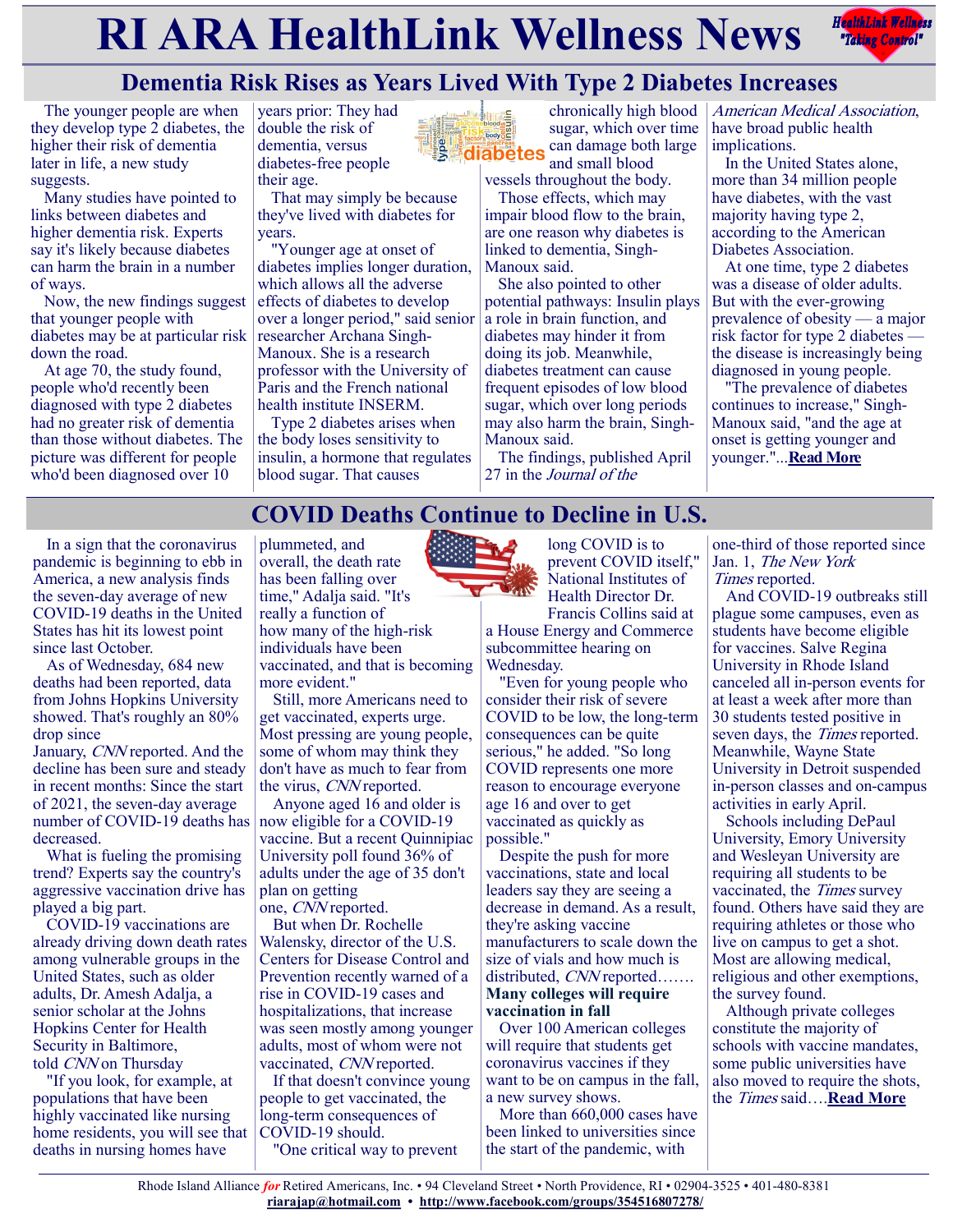## **How Much Pain Relief Is Real and How Much Is Placebo?**

CBD is all the rage, and millions of people are turning to it for a host of reasons, including pain relief.

But despite CBD's popularity and widespread use, new research finds it's actual benefits are less clear.

The bottom line? CBD -- and your expectations about whether it will help (the "placebo effect") -- can make pain feel less bothersome, but it doesn't appear to reduce pain intensity.

"CBD-induced pain relief is not just driven by psychological placebo effects, but also pharmacological action,"

explained study author Martin De Vita, a researcher in the psychology department

at Syracuse University, in New York. "It's a little bit of both."

CBD, or cannabidiol, is usually derived from hemp, a cousin of the marijuana plant, but unlike THC (delta-9-

tetrahydrocannabinol) — the active ingredient in marijuana — CBD won't get you high.

In the new study, 15 healthy, pain-free volunteers participated in experiments involving their response to heat before and after receiving pure CBD oil. To tease



apart the real versus placebo effect, the researchers told

participants that they got CBD when they actually got a placebo, or vice versa, and conducted the experiments again.

"CBD and expectancies reduced the emotional component of pain, or how 'unpleasant' it felt," De Vita said. "Although the pain sensation was not completely eliminated, participants felt that it was less bothersome."

The body's central nervous system has its own processes to dampen pain based on

information about when (temporal processing) and where (spatial processing) the pain is happening, he explained. "Expectancies alone enhanced temporal pain inhibition, and CBD and expectancies both enhanced the spatial pain inhibition independently, but not when combined," De Vita said. Now, the researchers hope to look at how CBD affects pain perception in people with different pain conditions, he noted...**[Read More](https://consumer.healthday.com/4-28-cbd-how-much-pain-relief-is-real-and-how-much-is-placebo-2652783611.html)**

## **Researchers Seek Antiviral Pill That Would Ease COVID Severity**

COVID-19 research efforts must now shift toward the development of a pill that can prevent serious illness in the recently infected, experts say.

"We need a pill that can keep people out of the hospital, and the time to develop that is right now," Dr. Rajesh Gandhi said during a Thursday media briefing by the Infectious Diseases Society of America. He is director of HIV Clinical Services and Education at Massachusetts General Hospital in Boston.

Such an antiviral drug would target SARS-CoV-2 -- the COVID-19 virus -- during its most active phase in the human body, which is just prior to when people develop symptoms, Gandhi said.

"Based on all of our understanding from the last year, the virus is most active during that time," Gandhi said. "Just before people get sick, during those first few days up to a week, is when the virus is really replicating, making copies of itself.

"There, I think, is the need for a really effective antiviral," Gandhi continued. "What we need more than anything else right now is an oral drug, a pill that can prevent people with mild to moderate disease from getting more and more sick."

Efforts are underway to develop such a drug, and there are hopes that one might be available before the end of 2021, Gandhi said.

One experimental drug cited

by Gandhi is being developed by Pfizer. A protease inhibitor like those used to treat HIV

and hepatitis C, the new medication would curb production in the body of enzymes needed for the virus to multiply.

Others under development would target the coronavirus itself, disrupting the ability of the virus to replicate and spread, Gandhi said.

**Few weapons in treatment arsenal to avoid hospitalization**

Despite revolutionary success in developing COVID vaccines, there are few good treatment options to prevent people who've just contracted COVID from progressing toward severe symptoms that require

hospitalization.

Monoclonal antibodies remain the sole treatment shown to prevent a mild infection from becoming serious, Gandhi said.

"We do think those have an important benefit in people who are outpatients with mild to moderate disease and who are at high risk for progression, so I think we should be using those more than we have been in the past because the evidence has become strong," Gandhi said.

But there are drawbacks to monoclonal antibodies, Gandhi said. They are delivered intravenously, which rules out their easy widespread use, and there are concerns that new COVID variants will develop resistance to the treatment….**[Read More](https://consumer.healthday.com/4-30-treatment-of-covid-19-is-advancing-experts-say-2652823218.html)**

### **What to know about bicep tendonitis**

Bicep tendonitis develops when a tendon in the biceps muscle swells and becomes inflamed. It usually occurs with other problems with the shoulder, such as dislocation, impingement, or arthritis.

A tendon is a strong band of connective tissue that attaches muscle to bone. **[Tendonitis](https://www.medicalnewstoday.com/articles/175596)** can cause a person to experience pain and stiffness. It can also limit mobility.

In this article, we examine the causes and symptoms of tendonitis in the biceps muscle. We also look at the treatment options and recovery time for

this type of inflammation. In the biceps, the tendon connects the biceps muscle to the shoulder and the elbow.

Two tendons **[connect](https://orthoinfo.aaos.org/en/diseases--conditions/biceps-tendon-tear-at-the-shoulder/)** the biceps muscle to the shoulder. One of them is the long head, which connects it to the top of the shoulder socket, or glenoid.

The other one is the short head, which connects it to the coracoid process, that is, the front of the shoulder blade. The type of bicep tendonitis a person has depends on which tendon has become affected:



**[tendonitis:](https://orthoinfo.aaos.org/en/diseases--conditions/biceps-tendon-tear-at-the-elbow/)** This is when inflammation occurs at the end of the tendon connecting the biceps muscle to the elbow.

**[Proximal bicep](https://orthoinfo.aaos.org/en/diseases--conditions/biceps-tendon-tear-at-the-shoulder/)** 

**[tendonitis:](https://orthoinfo.aaos.org/en/diseases--conditions/biceps-tendon-tear-at-the-shoulder/)** This is when there is inflammation at the end of the tendon connecting the biceps muscle to the shoulder. Usually, a person will only have one type of tendonitis

rather than experiencing it in both places at once.

#### **Causes**

Bicep tendonitis occurs when tendons in the biceps become

inflamed. This can sometimes be due to microscopic tears.

#### Causes of bicep tendonitis **[can](https://www.ncbi.nlm.nih.gov/books/NBK513235/)  [includeTrusted Source:](https://www.ncbi.nlm.nih.gov/books/NBK513235/)**

- general wear and tear
- overuse of a tendon in a repetitive motion
- **[poor posture](https://www.medicalnewstoday.com/articles/325883)**
- lifting something heavy
- poor technique while playing sports
- $\triangle$ injury
- **[shoulder impingement](https://www.medicalnewstoday.com/articles/326991)**
- …...**[Read More](https://www.medicalnewstoday.com/articles/bicep-tendonitis#types)**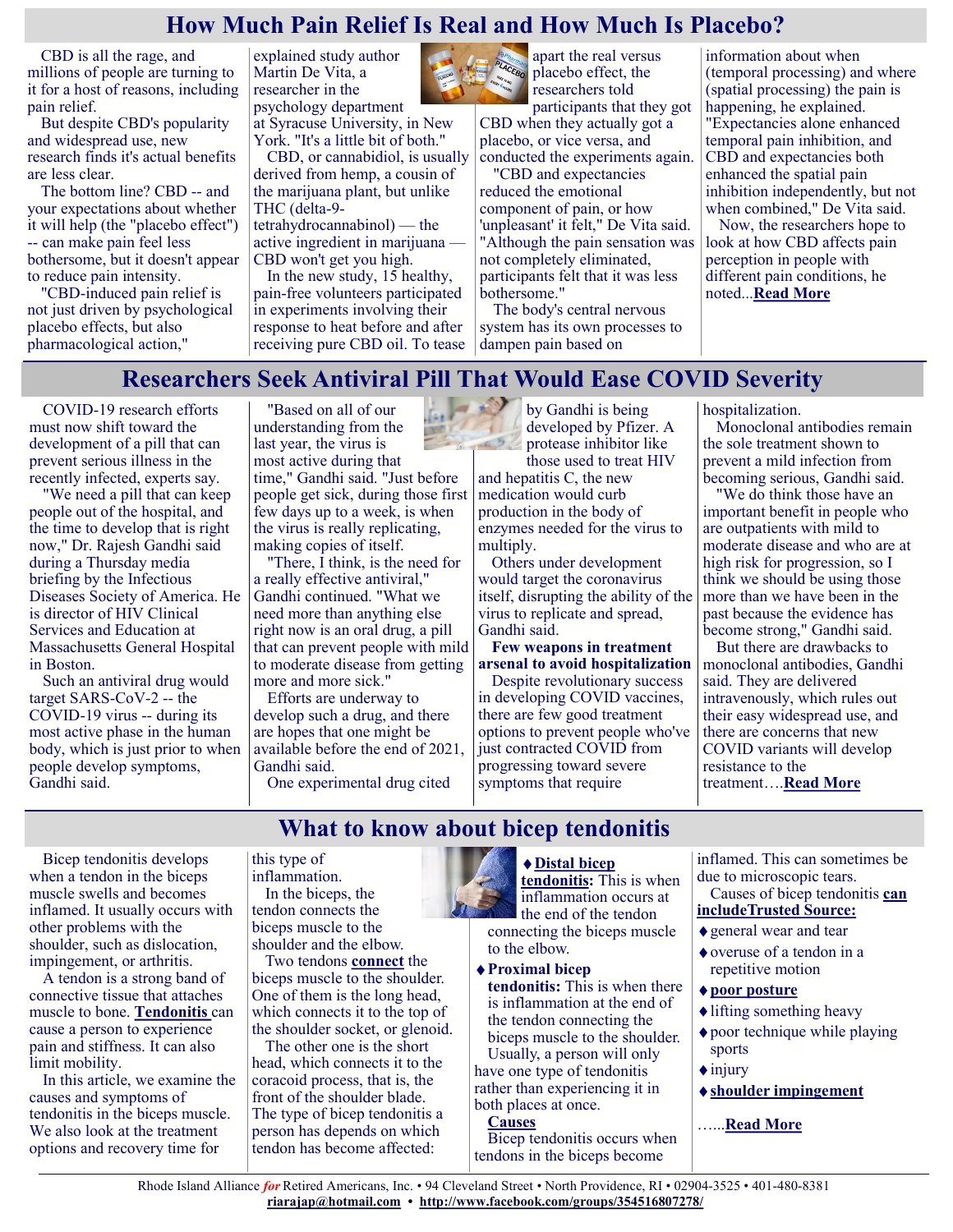# **As Pre-Pandemic Activities Return, So Does Anxiety**

Denise Santos remembers exactly how she felt when the first pandemic lockdown was ordered last year, knowing she'd no longer have to interact with the public, her co-workers or anybody outside the sanctuary of her home.

"The relief was immediate and almost overwhelming, like I'd slid into a warm bath," said Santos, who is one of 15 million Americans living with social anxiety.

Now, more than a year later, as

loosen and social activity resumes, the sounds of backyard barbecues, the sight of bigger crowds at local stores and the thought of entering a public workspace make her heart race. "I'm getting shortness of breath

just thinking about it," she said.

vaccination rates rise, restrictions more than 40 million adults, or Anxiety disorders include generalized anxiety disorder, panic disorder and phobia-related disorders. They are the most common form of mental illness in the United States, affecting



social anxiety – an intense fear of any interaction with others – can experience physical symptoms such as a rapid heart rate or nausea, in addition to feelings of stress, embarrassment or fear of being judged.

Over time, this type of prolonged stress can harm heart and brain health. For Santos and others with

anxiety disorders, the pandemic brought an unexpected release, even as they also felt concern over potential exposure to the coronavirus. In late February, an American Psychological Association online survey of 3,013 U.S. adults found that while 47% of respondents felt a rise in stress levels during the pandemic, 7% actually felt stress levels go down – roughly the same percentage of the population that lives with social anxiety….**[Read More](https://consumer.healthday.com/aha-news-as-pre-pandemic-activities-return-so-does-anxiety-2652859620.html)**

### **Your Blood Type Might Raise Odds for Certain Health Conditions**

Certain blood types may increase a person's risk of different health problems, a new study suggests.

The research confirms some previous findings and reveals new links between blood types and diseases, according to the authors of the study published April 27 in the journal *eLife*.

"There is still very little information available about whether people with RhDpositive or RhD-negative blood groups may be at risk of certain diseases, or how many more diseases may be affected by blood type or group," said first author Torsten Dahlén, a

doctoral student at Karolinska Institute in Stockholm.

To help fill that gap, the researchers investigated the link between blood types, RhD status and more than 1,000 diseases. (A person who is RhD positive has a protein called the D antigen on their red blood cells; RhD negative means the protein is absent.)

The analysis of health data from more than 5 million people in Sweden identified 49 diseases linked to blood types, and one associated with the RhD group.

The findings showed that people with type A blood were



more likely to have blood clots; those with type O blood were more likely to have a bleeding disorder; and women with type O blood were more likely to develop pregnancy-induced high blood pressure ("hypertension").

The investigators also found a new link between type B blood and a lower risk of kidney stones, and noted that women who are RhD-positive are more likely to develop pregnancyinduced hypertension.

More research is needed to confirm these findings and to learn more about the links between blood type and disease risks, according to the study authors.

"Our findings highlight new and interesting relationships between conditions such as kidney stones and pregnancyinduced hypertension and blood type or group," said senior author Gustaf Edgren, associate professor of epidemiology at the Karolinska Institute.

"They lay the groundwork for future studies to identify the mechanisms behind disease development, or for investigating new ways to identify and treat individuals with certain conditions," Edgren added in a journal news release.

#### **Mental Health Services Wane as Insurers Appear to Skirt Parity Rules During Pandemic**

Therapists and other behavioral health care providers cut hours, reduced staffs and turned away patients during the pandemic as more Americans experienced depression symptoms and drug overdoses, according to a new report from the Government Accountability Office.

The report on patient access to behavioral health care during the covid-19 crisis also casts doubt on whether insurers are abiding by federal law requiring parity in insurance coverage, which forbids health plans from passing along more of the bill for mental health care to patients than they would for medical or surgical care.

The **[GAO's findings](https://www.gao.gov/products/gao-21-437r)** are "the tip of the iceberg" in how

Americans with mental, emotional and substance use disorders are treated differently than those with physical conditions, said JoAnn Volk, a research professor at Georgetown University's Center on Health Insurance Reforms who studies mental health coverage.

The GAO report, shared before publication exclusively with KHN, paints a picture of an already strained behavioral health system struggling after the pandemic struck to meet the treatment needs of millions of Americans with conditions like alcohol use disorder and posttraumatic stress disorder.

Up to 4 in 10 adults on average reported anxiety or



depression symptoms during the pandemic, the report showed, compared with about 1 in 10 adults in early

2019.

During the first seven months of the pandemic, there were 36% more emergency room visits for drug overdoses, and 26% more visits for suicide attempts, compared with the same period in 2019.

As the need grew, already spotty access to treatment dwindled, the GAO found: A survey of members of the National Council for Behavioral Health, an organization that represents treatment providers, showed 27% reported they laid off employees during the pandemic; 35% reduced hours;

and 45% said they closed programs.

Worker shortages have long been an obstacle to accessing behavioral health services, which experts attribute in large part to problems with how providers are paid. Last fall the federal government estimated that more than one-third of Americans live in an area without enough providers available.

Provider groups interviewed by GAO investigators acknowledged staff shortages and some delays in getting patients into treatment. They noted that the pandemic forced them to cut outpatient services and limit inpatient options….**[Read More](https://khn.org/news/article/gao-report-mental-health-services-wane-as-insurers-appear-to-skirt-parity-rules-during-pandemic/)**